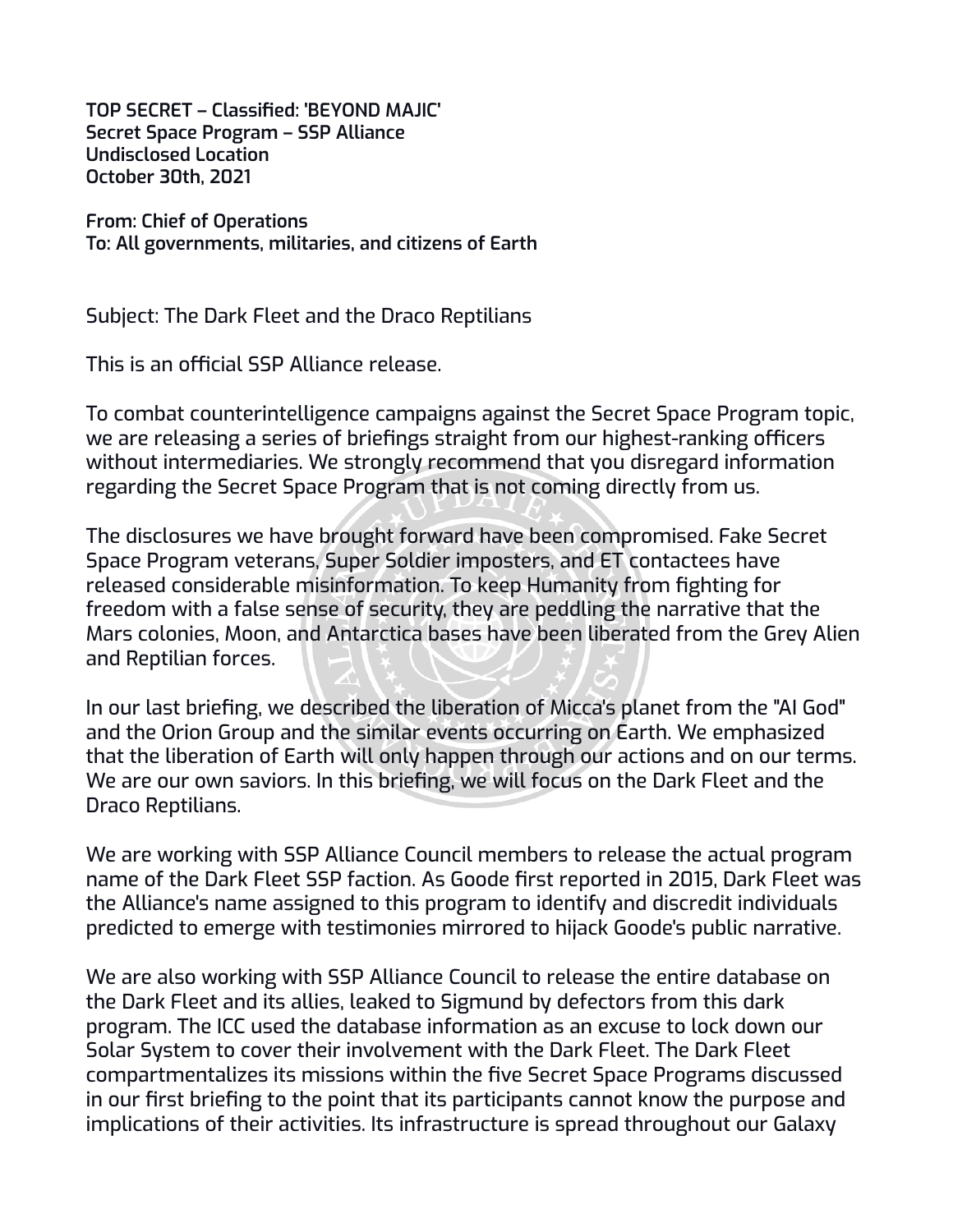and entirely autonomous, which allows them to operate outside the other SSPs' purview.

The Dark Fleet is a highly advanced, warlike secretive space fleet responsible for all offensive Interplanetary Organized Crime operations. They act almost exclusively outside our Solar System and work alongside the Draco Alliance - the humanoid reptilian extraterrestrial forces. The Dark Fleet has multiple bases within our Solar System, including one on the Moon, away from the Lunar Operation Command, shaped like a pyramid with its top removed. This base was the location for the Intruder Intercept and Interrogation Program, which operated like the Men In Black by locating and intercepting non-humans that came into our solar system or planet without permission. The Dark Fleet operated secretly from this base under a known program hiding the vast cryogenic prison where hundreds of species were held against the Cosmic Law. There is another base in the Oort Cloud a giant spherical shell surrounding the Sun, planets, and Kuiper Belt, where different groups, including the Alliance, have bases on the moon-sized spheres. The Dark Fleet infiltrates other SSP bases and infrastructure within our Solar System that the ICC controls.

The Dark Fleet is one of the SSPs equipped with the most advanced technologies with approximately 4,000 super-advanced ships. Their craft is unlike other SSP crafts and technology. Some ships resemble a wedge-shaped Star Wars Destroyer but are sleeker, while others have diamond or pumpkin seed shapes. The ICC helped the Dark Fleet build these advanced vessels and weapon systems with slave labor in their factory on Mars. At the same time, the Draco Reptilian group enhanced their offensive capabilities with advanced torsion field-creating technology. The same technology that can create a torsion field for travel through time and space can be used to twist and crush the enemy craft by manipulating the energy field around the craft. It is important to note that the majority of Draco Reptilian craft is shaped like triangles and deltas.

While the Dark Fleet ultimately answers to the ICC, they also work alongside the Draco. The Dark Fleet infrastructure, fleet, and craft are controlled and commanded by off-Earth humans, all in service to the "AI God." Historically, the Dark Fleet assets come from Illuminati or secret Earth government syndicates and off-planet colonies. It is important to emphasize that the Dark Fleet does not select people from Earth to work in a '20 and back programs' for operational security reasons. While in the past, a minority was drafted from MILAB programs, most are genetically bred. Their duties are so dark and evil that the Dark Fleet could not risk its Earth assets recover memories if back on Earth. Those who serve in the Dark Fleet are genetically bred and born into service on bases outside our solar system. They are born into the 'old religion,' which has Orion Group ties. A recruit born outside of their program is forced to convert to the old religion by taking an oath,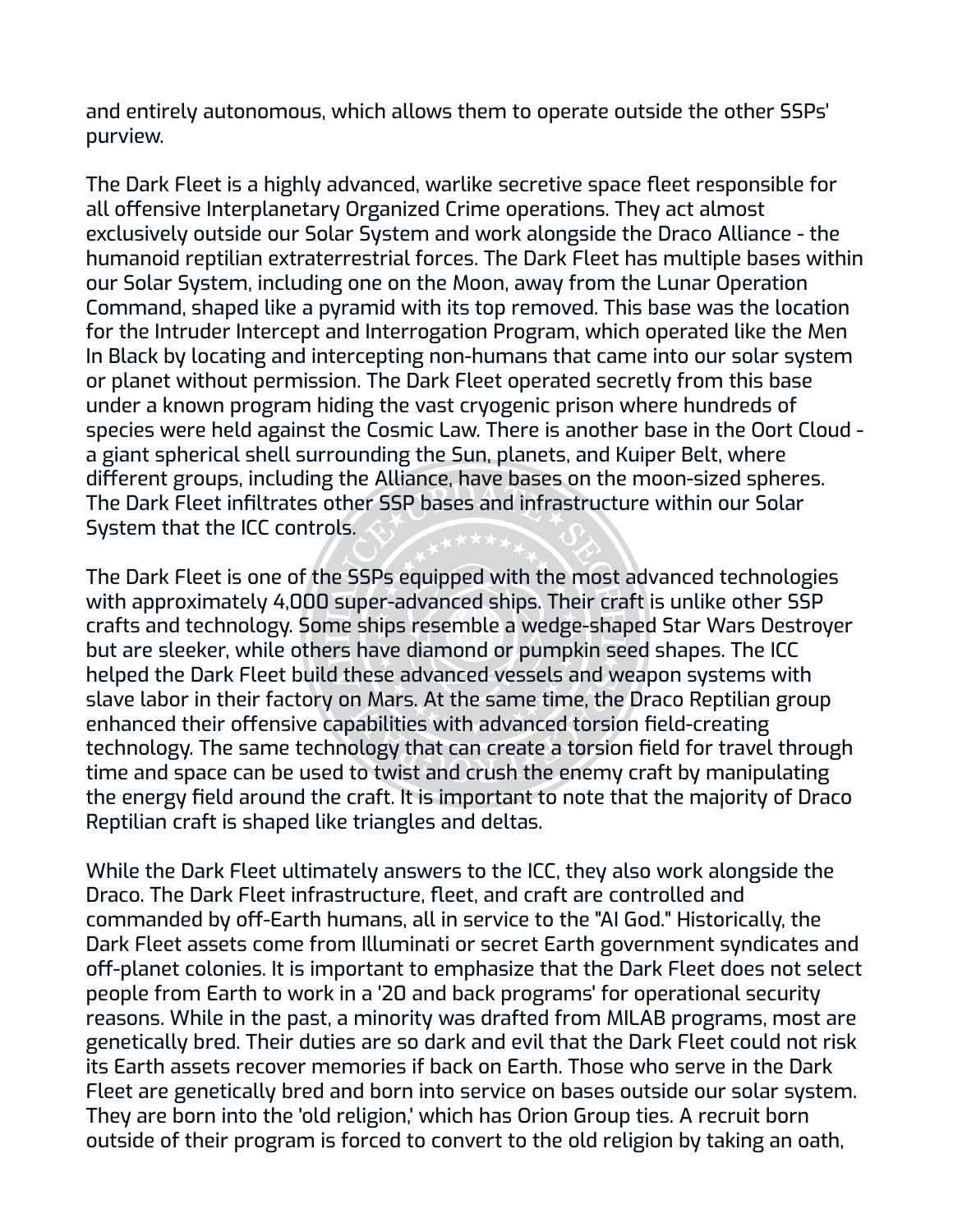sacrificing a human being, and accepting brain chip implants and nanite injections. Only a handful of higher-ranking operatives have been fortunate to escape from this lifetime commitment.

Goode talked about a group of MILABs that trained with him called the Personality Metamorph Group. They were a group of highly talented Intuitive Empaths who were extreme sociopaths and would form fake personalities to manipulate and control based on their intuitive insight. The Dark Fleet would groom Metamorphs as assets to utilize their talents to their full potential.

Goode described Dark Fleet officials as totalitarian, stern, and arrogant elitists who wear all black stormtrooper-like clothes. Many of them have ancestors from the German secret society Nazi and 4th Reich programs or were born after the breakaway of our civilization shortly after World War II. During World War II, the Germans who created and were part of the Thule Society were willing to do anything to win the war and have complete control of the entire planet. This included selling their soul to the proverbial Devil.

They searched worldwide for artifacts with supernatural powers and sacred objects. They learned about energy manipulation, mind control, black magic, necromancy, alchemy, occultism, etc. They also sought out individuals with supernatural abilities and would kidnap sages, shamans, and psychics. The Germans found a group of women who studied and could connect to the Vril Energy (universal energy). The leader of the Vril Society was Maria Orsic, who could facilitate extraterrestrial contact.

They began to contact extraterrestrial and supernatural beings who could help them win the war and dominate the world. Their first contact was with the Nordics of the Draco Federation, who introduced the Germans to the Intermediaries of the Draco Federation.

There is a wide range of different types of reptilian beings who are members of the Draco Alliance. The two that stand out are the insectoid-type beings and Nordic-type beings. Both are enslaved races, forced into servitude to the Draco Alliance. There is also a short stature race, approximately 4 1⁄2 to 5 feet tall, who look like Small Greys. Then there are the 9' to more than 14' tall Draco Reptilians with a social hive-like cast system. Their royalty controls the entire Draco Reptilian population and casts, including warriors, scientists, engineers, etc.

Corey described his unpleasant and unforgettable encounter with one of the Royal white Draco Reptilians in April 2016 that left him and Gonzales with headaches for three days due to Draco's mind control capabilities.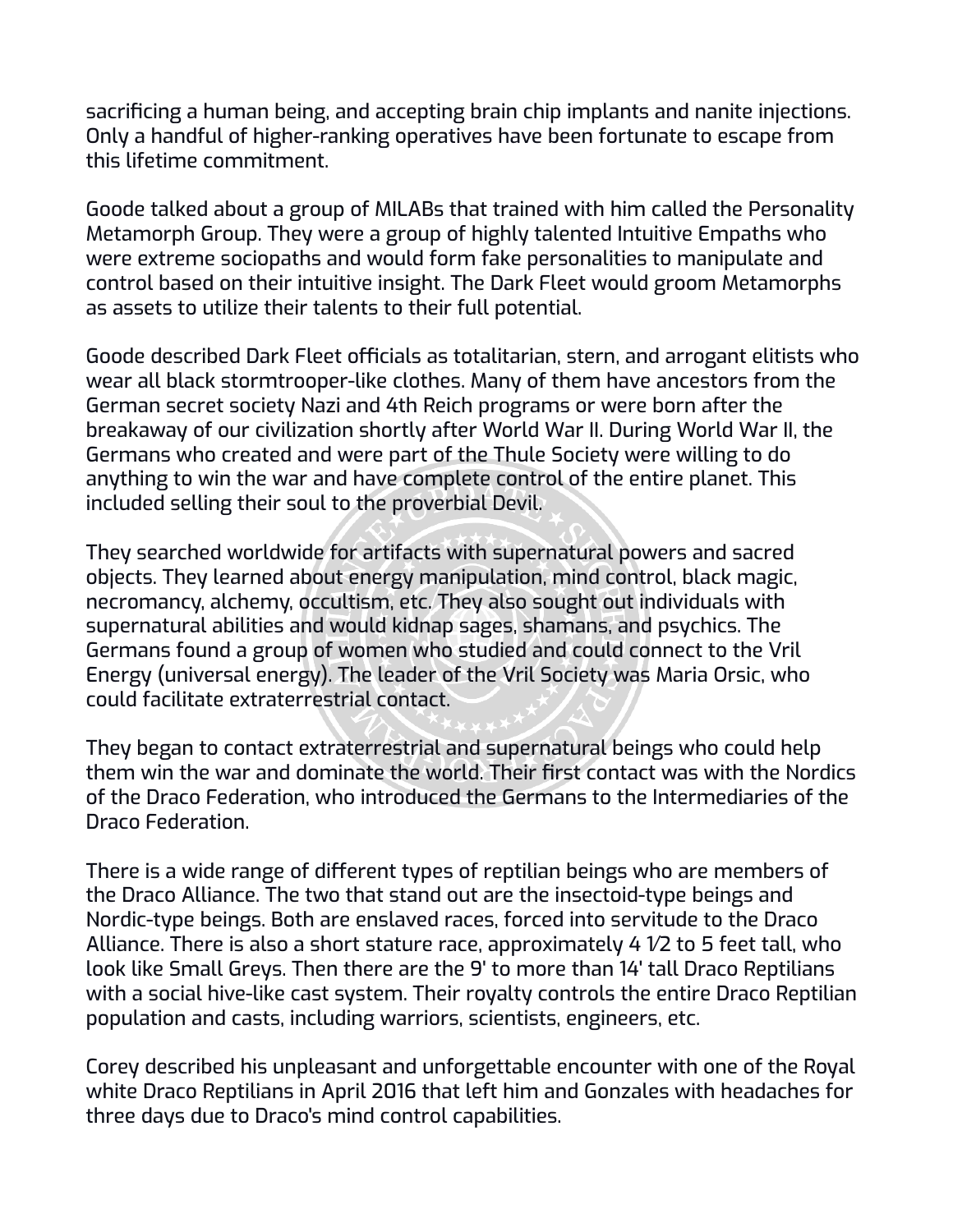The Draco Federation's first directive to the Germans was to publicly "lose" the war as a tactic to have the rest of the world feel liberated and become complacent. At the same time, they gained total control from the shadows with the help of the AI's ability to predict future events. The German elite abandoned their troops and moved with representatives of the Draco Federation to Antarctica to establish a base and "the 4th Reich". With World War II publicly "lost," German companies and industries developed infrastructure of multinational companies worldwide, infiltrating all countries, including the US Project Paperclip was specifically created to gain dominance of the USA from inside the country.

Subsequently, the Germans built their first base off planet Earth on our Moon, which we now call the Lunar Operations Command or LOC. The ICC was later created by corporations influenced by the 4th Reich to develop and control colonies, factories, and infrastructure within and outside our Solar System. After they expanded their operation to Mars, where they created slave colonies, they built several planetary and Moon bases throughout the Solar System.

Inside our Solar System, the Dark Fleet did not openly have many bases or assets. The ICC assisted the Dark Fleet to hide their presence within the other programs and operated within them like the Hydra Organization from the movies, to supply The Orion Group every year with hundreds of thousands of abducted Earth humans. The abductees are traded for technology and biological samples from other star systems and as a food source for the Orion Group.

As the Germans expanded their operations off Earth, they began to develop their secret space programs to work with Draco in military missions to conquer other planets in other Solar Systems. This is how the Dark Fleet was born.

The Dark Fleet has two primary mandates.

1. To assist the ICC with the galactic slave trade and carry out their commerce projects with ET Races, banned by the Super Federation.

2. To assist the Draco Reptilians and their fleet in military conquests of other solar systems within our Galaxy.

The recent SSP Alliance disclosures have remained consistent with Goode's information he released anonymously from 2009-2014 and publicly since 2014. Our attempts to disseminate the Dark Fleet databases and other important information for the past year have been blocked by the AI network named 'The Beast.' The Beast is an advanced quantum computing network that a 3-letter agency began building in the 1980s and continuously upgrades. We have learned a lot of new information about the Dark Fleet's operations and will be sharing updated perspectives and information gleaned from Sigmund's databases.